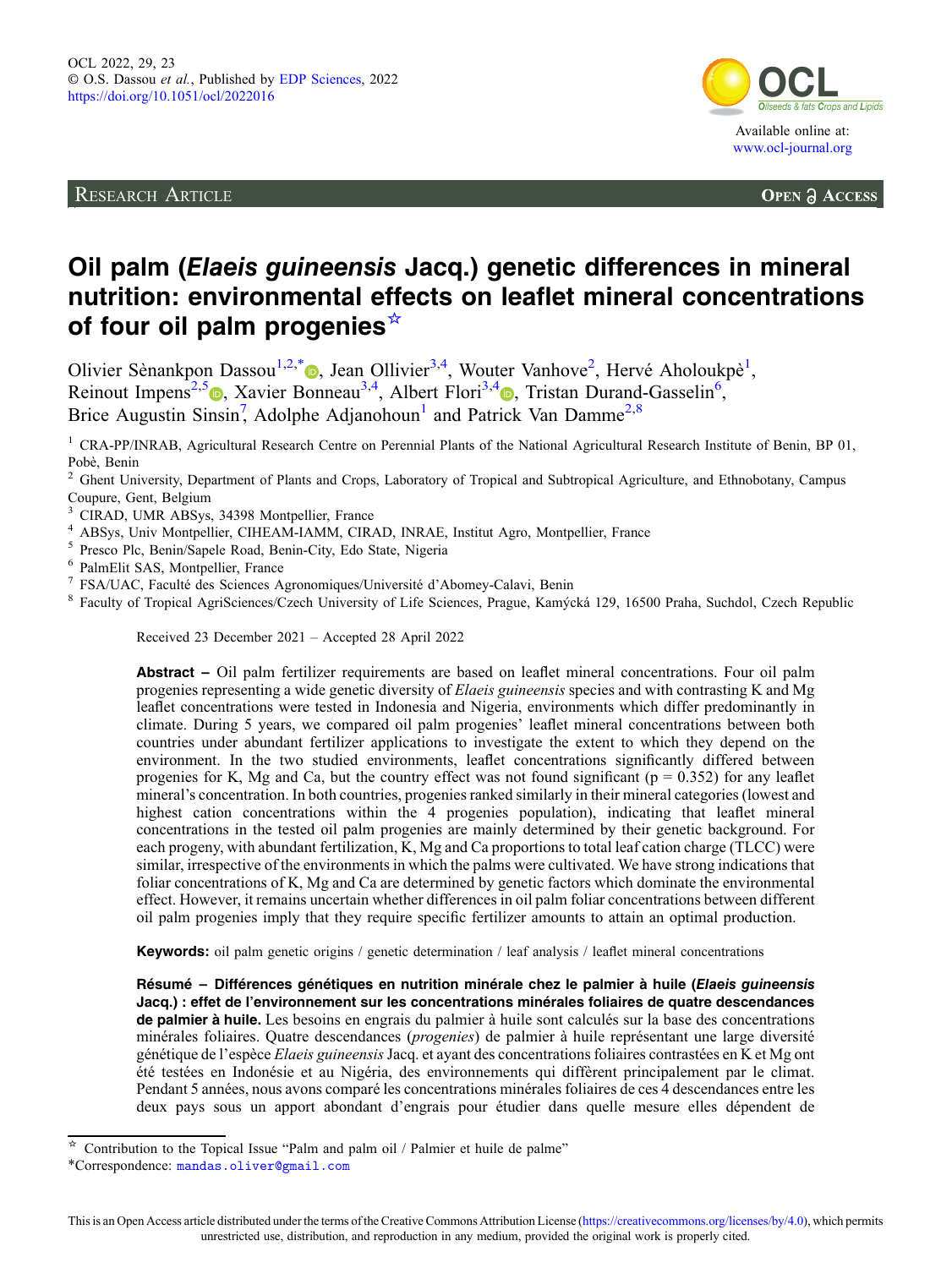l'environnement pour l'assimilation de nutriments. Dans les deux environnements étudiés, les concentrations foliaires ont différé significativement entre les descendances pour K, Mg et Ca, mais l'effet pays n'a pas été significatif ( $p = 0.352$ ) pour aucune des concentrations minérales foliaires. Dans les deux pays, les descendances se sont classées similairement dans leurs catégories minérales (concentrations de cations les plus faibles et les plus élevées au sein de la population des 4 descendances), ce qui indique que les concentrations minérales foliaires des descendances de palmier à huile étudiées sont principalement déterminées par leur patrimoine génétique. Pour chaque descendance, et avec une fertilisation abondante, les proportions de K, Mg et Ca par rapport à la charge cationique totale des feuilles (TLCC) ont été similaires indépendamment des environnements dans lesquels les palmiers ont été cultivés. Nous avons de fortes indications que les concentrations foliaires de K, Mg et Ca sont déterminées par des facteurs génétiques qui dominent l'effet environnemental. Cependant, il reste incertain si les différences des concentrations foliaires de palmier à huile entre les différentes descendances impliquent qu'elles nécessitent des quantités d'engrais spécifiques pour atteindre une production optimale.

Mots clés : origines génétiques des palmiers à huile / détermination génétique / analyse foliaire / concentrations minérales foliaires

# 1 Introduction

Oil palm (Elaeis guineensis Jacq.) is a perennial crop of which an edible vegetable oil (palm oil) is extracted from the mesocarp (reddish pulp) of its fruit ([Corley and Tinker, 2016](#page-9-0)). Palm oil is the most widely-used oil in the world ([Omont,](#page-10-0) [2010](#page-10-0)), with around 72 million tons of global production in 2018 [\(FAOSTAT, 2020](#page-9-0)). Indonesia is the world's largest palm oil producer and consumer, providing about half of the global palm oil supply (41 million tons, either 57%). In 2016, Indonesia produced over 34.6 million tons of palm oil and exported nearly 73% of it. In 2020, Indonesian oil palm plantations stretched across 13 million ha. The average Indonesian palm oil yield (4.5 t ha<sup>-1</sup>) is higher than the world's average palm oil yield  $(3.8 \text{ t} \text{ ha}^{-1} \text{ of } \text{oil})$  ([FAOSTAT, 2020](#page-9-0)). However, Nigeria is the fifth producer of palm oil in the world ([WorldAtlas, 2020\)](#page-10-0). Since 1965, it has been the leading producer in Africa ([Bassey, 2016\)](#page-9-0) with up to three million ha of harvested oil palm area and total palm oil production reaching one million tons in 2019 ([USDA, 2020\)](#page-10-0). Despite the importance of palm oil for the Nigerian economy ([Gharleghi](#page-9-0) [and Chan, 2013;](#page-9-0) [Bassey, 2016\)](#page-9-0), the genetic origins, nutrient uptake, nutrient use efficiency, plant growth, and plant production performance of Nigerian oil palms are poorly documented. Although Nigeria is Africa's top palm oil producer, it is still importing palm oil to satisfy the demand of its ever-growing population. The average Nigerian palm oil yield  $(0.48 \text{ t} \text{ ha}^{-1} \text{ of } 0)$  is less than one fifth of the world's average [\(FAOSTAT, 2020](#page-9-0)), mainly due to producers' limited access to inputs and the weak performance of the genetic planting material used. This low oil yield leads to expansion of the oil palm cultivation area with extensive replanting campaigns in areas deliberately deforested for oil palm planting. One of the factors that most frequently hampers palm production, development and growth in Africa (Nigeria) is inadequate nutrient uptake (Goh et al.[, 1999\)](#page-9-0) due to the low fertility of the ferralsols on which oil palm is generally produced in tropical areas. To optimize oil palm growth, development and production, mineral fertilizers are used, particularly in industrial plantations, usually with a fertilizer management plan designed to avoid excessive fertilizer applications ([Sundram, 2010](#page-10-0); [Bonneau](#page-9-0) et al., 2018). Excessive fertilizer applications unnecessarily increase production costs,

damage the environment and contribute to climate change and soil acidification [\(Bessou and Pardon, 2017](#page-9-0); [Pardon](#page-10-0) et al., [2020](#page-10-0)). To determine the appropriate fertilizer amounts to be applied, leaf analysis is commonly used. It helps to tailor leaflet mineral concentrations to plant requirements ([Dubos](#page-9-0) et al.[, 2019](#page-9-0)). It is known that environmental conditions ([Ciríaco da Silva](#page-9-0) et al., 2011) and genetic characteristics of progenies may affect the mineral concentrations in oil palm leaflets (Nouy et al.[, 1999](#page-10-0); [Corley and Tinker, 2016](#page-9-0)). However, the extent to which these two factors affect the progenies' mineral concentrations has still not been documented. To study this, we chose 4 oil palm progenies which exhibited contrasting mineral concentrations in an experiment in Indonesia and compared them in an experiment in Nigeria. The growing environments differ mostly in precipitation patterns. In Nigeria, the average total rainfall (2.066 mm in the period 1996 to 2018, [Bonneau](#page-9-0) et al., 2014) is lower than in Indonesia (2.233 mm in the period 1995 to 2014, [Ollivier](#page-10-0) et al., [2017](#page-10-0); Nouy et al.[, 1999](#page-10-0)). Moreover, Nigeria's ecology is characterized by an average annual water deficit (lack of water that occurs when water demand exceeds supply) of 240 mm between 1996 and 2018, compared to in Indonesia where no water deficit has been registered for the same period [\(Bonneau](#page-9-0)) et al.[, 2014;](#page-9-0) [Ollivier](#page-10-0) et al., 2017). It is not clear whether in dryer areas such as in West Africa (particularly in Nigeria), progenies can exhibit the same foliar mineral concentrations as in Indonesia. We hypothesize that the genotype is the most important factor that determines leaf mineral concentrations. We therefore further assume that the four progenies are at least classified into the same leaflet mineral categories (lowest and highest cation concentrations, *i.e.*, category (+): leaflet mineral concentration (lmc) > almc and category (−): lmc < almc; where almc is the average leaflet mineral concentration of the four progenies) in both environments. We limited our examination of mineral categories to potassium (K), magnesium (Mg) and calcium (Ca) because it has been reported that quantities of minerals contained in the whole mature oil palm organs rank as follows  $K > Mg = Ca > P > N$  [\(Khalid](#page-9-0) *et al.*, [2000](#page-9-0)). This also implies that oil palms mainly absorb K, Mg and Ca, from the soil.

The set of four oil palm progenies that was tested in Nigeria was chosen amongst a wide genetic diversity composed of 116 Elaeis guineensis progenies. Their leaflet K and Mg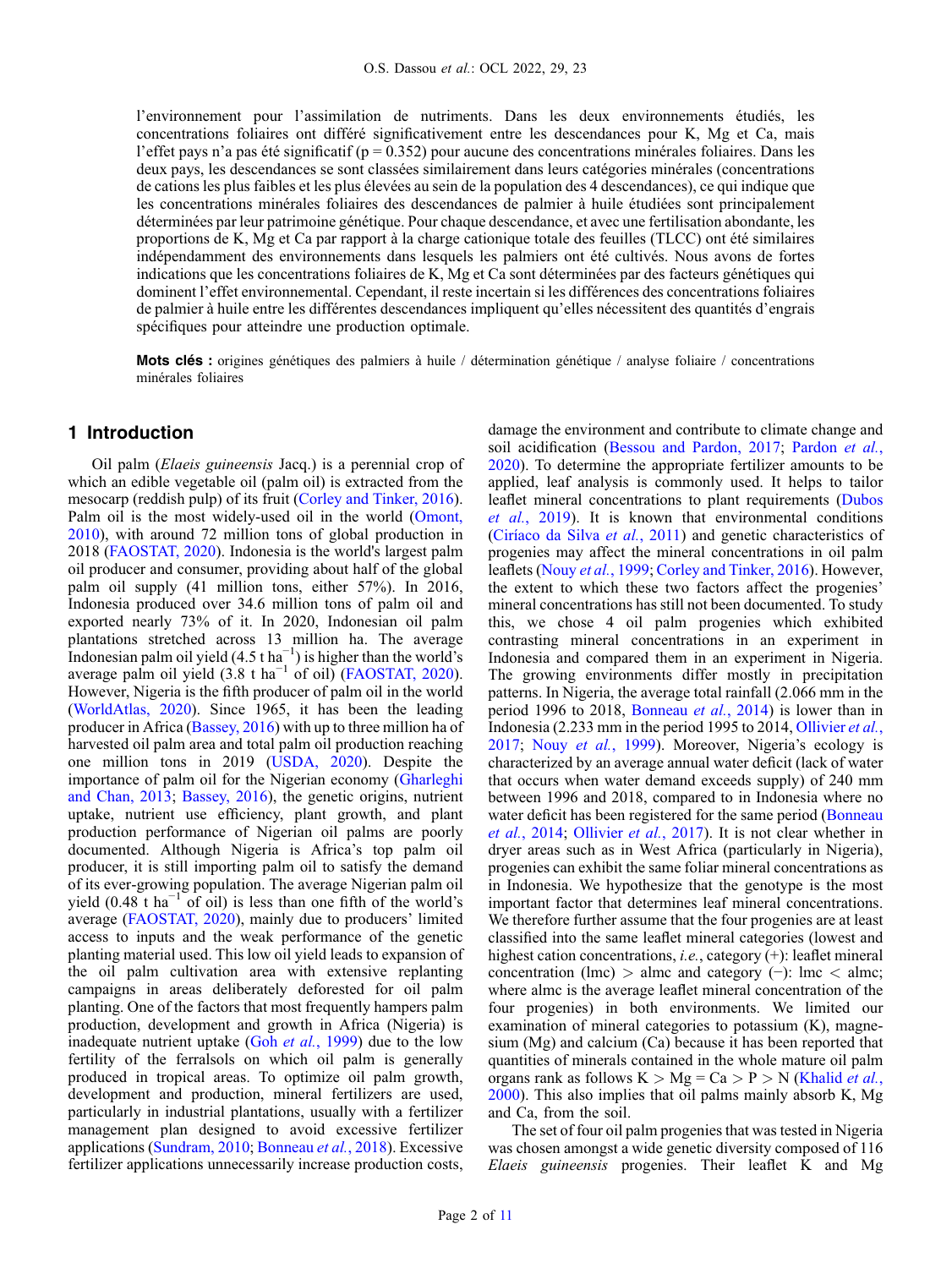<span id="page-2-0"></span>

Fig. 1. Ombrothermic diagram from Nigeria (average from 1996 to 2018) and Indonesia (average from 1995 to 2014).

concentrations covered the extreme ranges of leaflet concentrations in those minerals [\(Supplementary Fig. SF 1](http://www.ocl.fr/10.1051/ocl/2022016/olm)). In the Indonesian experiment, they have shown a good bunch/oil production ratio ( $> 8$  t ha<sup>-1</sup> of crude palm oil: CPO) ([Ollivier](#page-10-0) et al.[, 2017](#page-10-0)).

The aim of this study was to examine to what extent environmental conditions can affect mineral concentrations in leaflets of different oil palm progenies. We further use the concept of ranking progenies in mineral categories to discuss whether it is useful in determining fertilizer requirements in a specific environment.

## 2 Materials and methods

## 2.1 Study site

The study was carried out in both Nigeria (2011–2018) and Indonesia (2003–2013). The Nigeria trial was installed in an oil palm plantation belonging to Presco Plc company in Ologbo village near Benin City, Edo State district (N 6.03652° E 5.55609° at an elevation of 20 m a.s.l). Between 1996 and 2018, average annual rainfall in Nigeria's study area was 2.066 mm ([Bonneau](#page-9-0) et al., 2014). Rainfall distribution is monomodal, with a dry season from November to March, and a rainy season from April to October (Fig. 1). According to [Bonneau](#page-9-0) et al. [\(2014\),](#page-9-0) rainfall is fairly regular, and it is highly unlikely that oil palms suffer from drought in this area unless an exceptionally dry period occurs. Nevertheless, an El Niño phenomenon occurred and resulted in more than five months of unusual drought with just 338.7 mm total precipitation between November 2015 and March 2016. In the study area, between 1996 and 2018, average annual temperatures ranged 25.0 °C to 27.8 °C, and average annual radiation was 13.78 MJ m<sup>-2</sup> d<sup>-1</sup>.

The experimental site in Indonesia (Aek Loba Timur estate) is located on the littoral plain of North Sumatra, along the Malacca strait ( $2^{\circ}38'$  56" N latitude and  $99^{\circ}40'$  52" E longitude at an elevation of 35 m.a.s.l.). Between 1995 and 2014, the average annual rainfall in the Indonesian study area was 2.255 mm ([Ollivier](#page-10-0) et al., 2017), well distributed over the year (Fig. 1). Average annual temperature ranged 27.0 °C to 28.5 °C. Annual average radiation was lower than in Nigeria according to [Quencez, \(1996\)](#page-10-0).

Before the Nigerian experiment, the study site was a humid and largely degraded sub-tropical forest where cassava (Manihot esculenta) and plantain (Musa spp.) were cultivated after deforestation. Indonesia's experimental site was an oil palm replanting area. In both Nigeria and Indonesia, the experimental land consisted of a vast sedimentary formation with a flat landscape and ferralsol soil type (FOA nomenclature) ([Bonneau](#page-9-0) et al., 2017; [Ollivier](#page-10-0) et al., 2017). The soils are deep, very sandy on the surface, with a gradual increase in clay content with depth, and do not include coarse elements. Soil fertility was lower in Nigeria than in Indonesia, especially in organic matter. [Table \(ST\) 1](http://www.ocl.fr/10.1051/ocl/2022016/olm), summarizes the soil characteristics at the onset of the trials in both Indonesia and Nigeria.

#### 2.2 Planting material

Four different oil palm (Elaeis guineensis Jacq.) progenies were selected for this study. Their selection was based on similar highest fresh fruit bunch (FFB) and crude palm oil (CPO) production in Indonesia and further on observed contrasting leaflet K and Mg concentrations after equal fertilizer applications ([PIC, 2011](#page-10-0)). All progenies used were Tenera crosses from two different genetic origins. Progenies C1, C2 and C3 are from  $Deli \times La M\acute{e}$  origin and progeny C4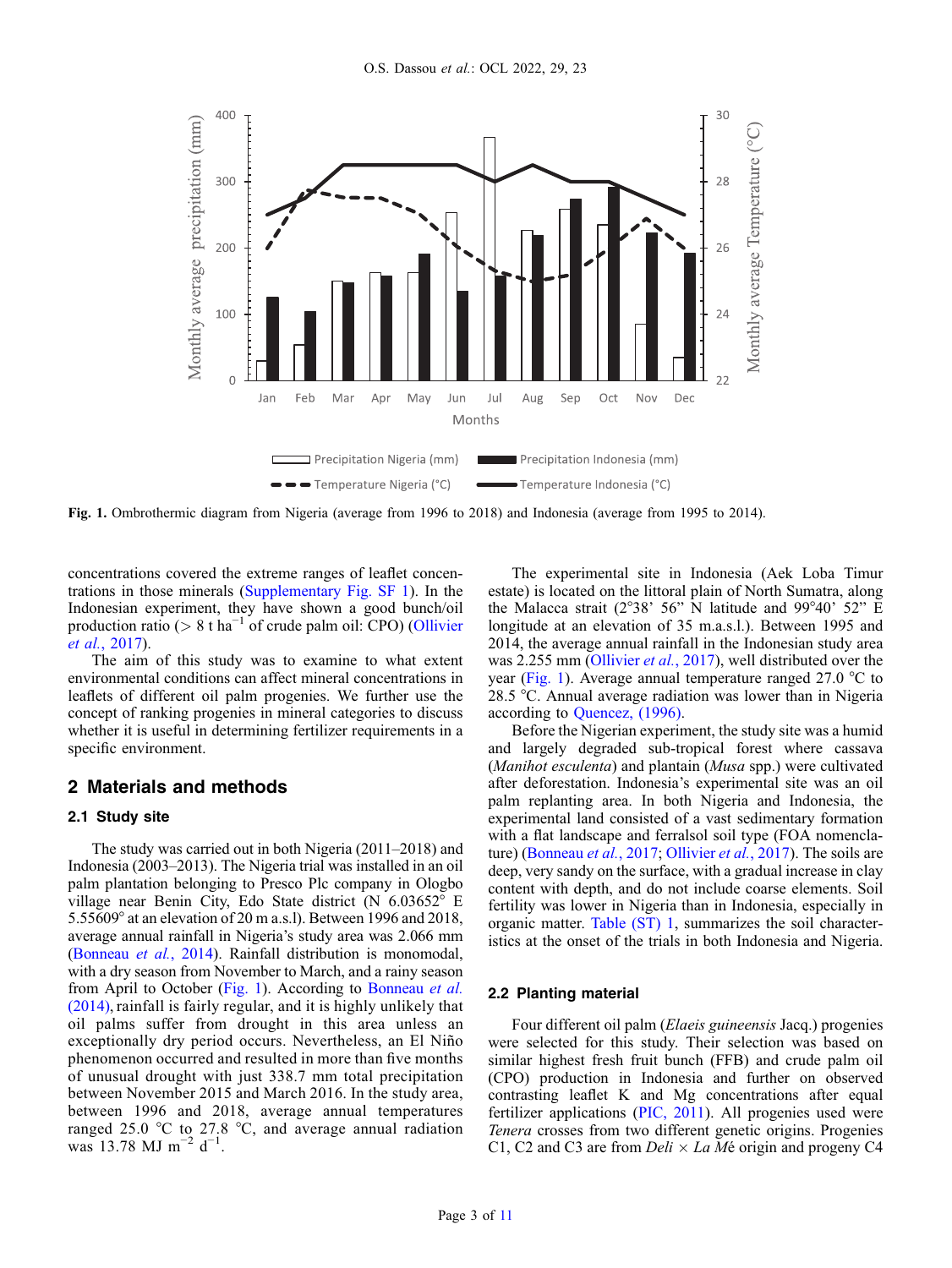| Progenies      | <i>Dura</i> (Male parent) | Dura origins           | <i>Pisifera</i> (Female parent) | <i>Pisifera</i> origins    | Genetic origins |
|----------------|---------------------------|------------------------|---------------------------------|----------------------------|-----------------|
| C1             | PO 2630 D                 | DA 10D $\times$ DA 3 D | PO 2766 P                       | LM $10$ T AF               | $D \times L$    |
| C2             | PO 3174 D                 | DA 115 D AF            | PO 2973 P                       | LM 5 T $\times$ LM 10 T    | $D \times L$    |
| C <sub>3</sub> | PO 3174 D                 | DA 115 D AF            | <b>PO 4747 P</b>                | LM $5$ T AF                | $D \times L$    |
| C <sub>4</sub> | PO 4953 D                 | Unknown                | PO 4260 P                       | LM 238 T $\times$ LM 511 P | $D \times Y$    |

Table 1. Genetic characteristics, varieties, and genetic origins of the parents of the different oil palm progenies [\(PIC, 2011](#page-10-0))

 $D \times L$ : Deli  $\times$  La Mé.

 $D \times Y$ : Deli  $\times$  Yangambi.

The last letter after the PO number (e.g., PO 2630 D or PO 2766 P or LM 10 T) indicates the main varietal group: P = Pisifera, D = Dura, and  $T = Tenera$ 

Progenies C1, C2, C3 and C4 are all Tenera crosses (They all come from crosses between a Dura and a Pisifera variety)

Data in the Dura and Pisifera columns show the genetic material from which female inflorescences and male inflorescences (pollen) were used to obtain the progenies.

AF refers to self-pollinated trees (e.g., LM 10 T AF = LM 10 T  $\times$  LM 10 T).

from *Deli*  $\times$  *Yangambi* origin (Tab. 1). These progenies are the result of collaborative breeding for oil palm yield improvement by the National Agricultural Research Institute of Benin (INRAB), the International Center of Agronomic Research for Development (CIRAD, France), and its subsidiary company PalmElit.

## 2.3 Seedling and palm fertilization management

Progenies' palm seedlings were produced following the same methodology ([CIRAD, 2008\)](#page-9-0) for both Indonesia and Nigeria plantations. Palm seeds were maintained in a germination room for three to four months. Germinated seeds were sown in a pre-nursery and the seedlings were grown for three months in the shade, after which they were transferred to an unshaded nursery and kept there for eight more months before being transplanted to the field. In the pre-nursery and nursery stages, irrigation and fertilization were performed regularly to improve all progenies seedlings' growth, uniformly. Abnormal seedlings were discarded each month. At the end of the nursery period, only palm seedlings that met growth planting criteria were selected for plantation. At the age of eight months in the nursery, only oil palm seedlings with 0.6 to 1 m in height, 18 to 22 cm of collar girth, 6 to 8 functional fronds, and showing no disease and nutrient deficiency symptoms ([CIRAD, 2008](#page-9-0)), were selected for the experiment.

In the Nigerian plantation, basal and uniform dressing fertilization was carried out in the first year after planting (YAP) so as to start the trial conditions as homogeneously as possible. In the second year, a basic application of urea (1.000 g palm<sup>-1</sup>) and triple superphosphate (500 g palm<sup>-1</sup>) was applied. Also, from the second year onwards, a gradient of K and Mg fertilizer amounts was applied during the first seven years in the main fertilizer plots. The fertilizer applications schemes with three levels of fertilizer (K0-K1-K2 and Mg0-Mg1-Mg2, respectively) are presented in [Table \(ST\) 2-A](http://www.ocl.fr/10.1051/ocl/2022016/olm).

In Indonesia, over the 8-years period (2003–2011) urea and phosphorus (15.5 kg palm<sup>-1</sup> and 4.8 kg palm<sup>-1</sup>, respectively), representing 7.5 kg palm<sup>-1</sup> of N and 2.6 kg palm<sup>-1</sup> of P<sub>2</sub>O<sub>5</sub>, were applied much more abundantly than in Nigeria (in comparison with the  $K_2Mg_2$  treatment; *i.e.*, the highest fertilization level for the Nigerian experiment), where all palms received similar N and P fertilization. However, the applied quantities of muriate of potash and magnesium fertilizers (15.05 kg palm<sup>-1</sup> and 7.2 kg palm<sup>-1</sup>, respectively), representing 11.2 kg palm<sup>-1</sup> of K<sub>2</sub>O and 1.7 kg palm<sup>-1</sup> of MgO in Indonesia were similar to the quantities applied in the K<sub>2</sub>Mg<sub>2</sub> treatment in Nigeria (10.8 kg palm<sup>-1</sup> of K<sub>2</sub>O and 2.0 kg palm<sup>-1</sup> of MgO) which we use here to compare with the Indonesian experiment. The fertilizer application schemes of the variety trial in Indonesia are presented in [Table \(ST\) 2-B.](http://www.ocl.fr/10.1051/ocl/2022016/olm)

#### 2.4 Experimental design

In Nigeria, a factorial split-plot design trial with two factors (mineral nutrition (MN)  $\times$  genetic material: GM) was set up on 33 ha with oil palms spaced 9 m apart in a staggered, equilateral triangle design, resulting in a planting density of 143 plants ha<sup> $-1$ </sup> in 2011 [\(PIC, 2012](#page-10-0)). All combinations of three levels of potassium chloride (KCl:  $60\%$  K<sub>2</sub>O) and three levels of kieserite (MgSO4: 27% MgO) were tested, giving a total of nine fertilizer treatments considered as random effects, applied to the four oil palm progenies considered as subplot, making a total of 36 subplots per replicate. The experimental design contained six replicates, giving a total of 216 subplots. However, in the present paper, we only report results on fertilizer treatment  $K_2Mg_2$ . Each subplot area measured ≈ 631 m<sup>2</sup>. In each subplot, data were collected from three rows of three useful palms. Within each fertilized plot, the palms in each subplot were surrounded by border palms in all directions (45 border palms per fertilizer plot). About 350 additional border palms were planted along the sides of the road to protect the palms under study and their main border palms from attacks by rodents, as the trial is located near a forest. Measurements were taken for five years, from Y3 (2013) to Y7 (2017).

The experiment in Indonesia is a variety trial planted in 2004 with 25 oil palm progenies, composing a nearly complete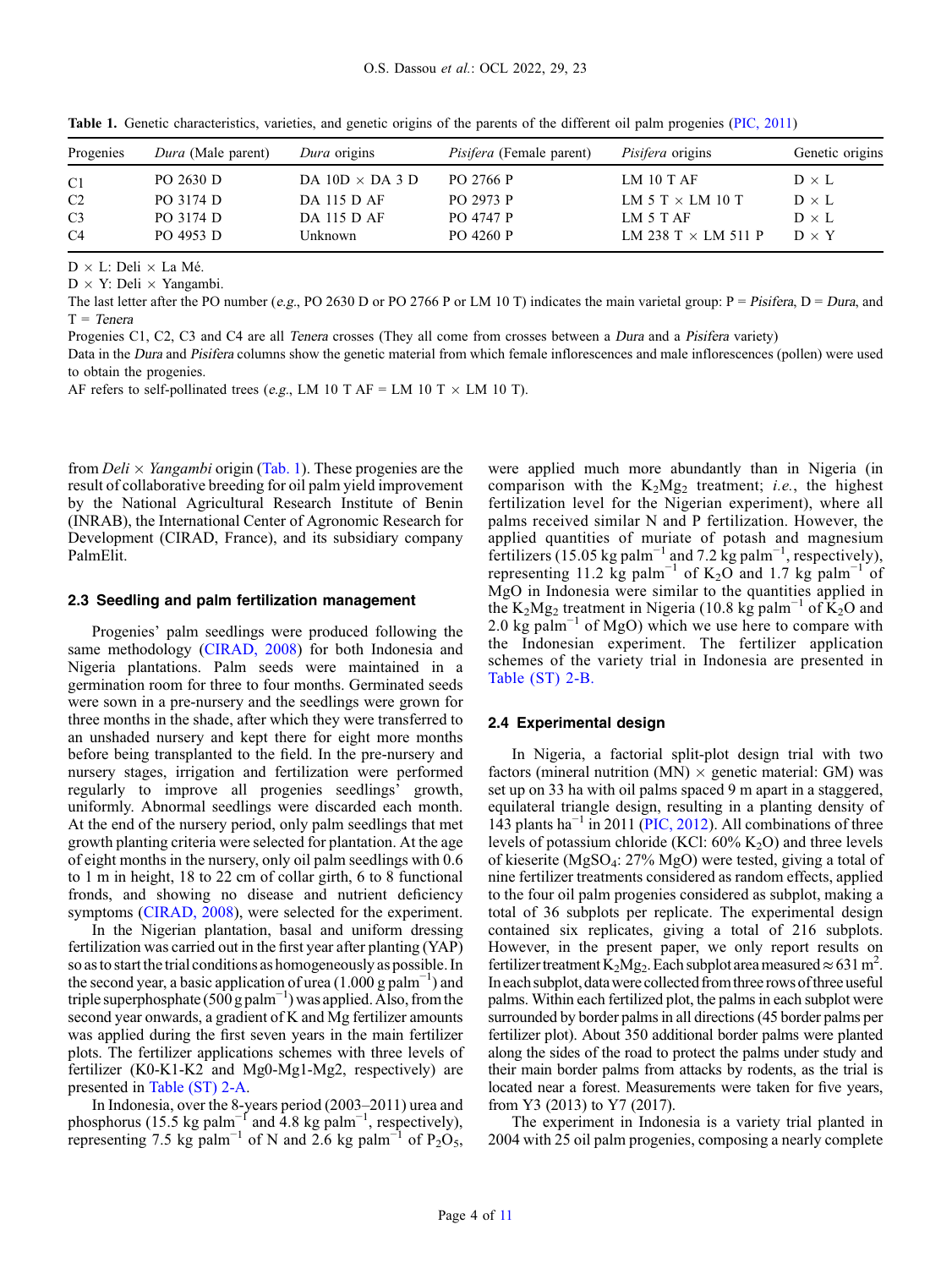factorial design ( $5 \times 5$  balanced lattice) with 6 replicates; each subplot contained 16 palms (4 rows  $\times$  4 palms). Palms were spaced 9 m apart in a staggered, equilateral triangle design, resulting in a planting density of 143 plants ha<sup>-1</sup>. Measurements were taken for eight years from YAP 3 (2006) until YAP 8 (2011) [\(Ollivier](#page-10-0) et al., 2017).

## 2.5 Parameters measured

## 2.5.1 Leaflet nutrient concentrations: leaf analysis

At both experimental sites (Nigeria and Indonesia), leaflet nutrient concentrations were analyzed each year in December. Three leaflets were sampled on each side (left and right) at the middle of leaf rachis of rank 17 [\(Ollivier](#page-10-0) et al., 2017) from each of the nine central useful palms in each subplot in Nigeria and from each of the sixteen central useful palm in each subplot in Indonesia. Leaflet samples were dried in an oven at 80 °C for at least 48 h ([CIGE, 2013](#page-9-0)). K, Mg and Ca concentrations were analyzed using the standard CIRAD laboratory protocol for plant tissue analysis (CIRAD, US 49, France), which uses inductive coupled plasma-optical emission spectrometry (Model: ICP-OES Agilent 720-ES) after double calcination extraction following [Pinta \(1973\)](#page-10-0), Do[gan](#page-9-0) [and Akinci \(2011\)](#page-9-0) and [Ciríaco da Silva](#page-9-0) et al. (2011).

In addition to K, Mg and Ca, analyses were also carried out on nitrogen (N), phosphorus (P) and chlorine (Cl) leaf mineral concentrations, in order to assess the interaction effects of their leaflet concentrations on the main minerals tested in this experiment. Mineral concentrations are expressed as a percentage (%) of leaflet dry matter (DM).

#### Total leaf cation charges (TLCC) and mineral proportions

Total leaf cation charges (TLCC) were calculated following [Fairhurst and Mutert \(1999\);](#page-9-0) [Foster \(1999\)](#page-9-0) and [Corley and Tinker \(2016\):](#page-9-0)

$$
TLCC = ((\text{Leaflet } K / MM_K) + (\text{Leaflet } Ca / MM_{Ca}) + (\text{Leaflet } Mg / MM_{Mg} \times 1000)). \tag{1}
$$

TLCC is expressed in centimol per kg (cmol  $kg^{-1}$ ) of leaflet dry matter (DM).

and

$$
[m\%]\!\!=\!\!\left(\frac{\left(\frac{\text{Leaflet }m}{\text{M}\text{M}\text{m}}\times1000\right)}{\text{TLCC}}\right),\tag{2}
$$

where [m %]is the leaflet mineral proportion, followed by the standard of deviation (sd),

with

$$
MM_m = MA_m/V, \tag{3}
$$

where:

– Leaflet m: leaflet mineral concentration;

– MM: molecular mass;

 $-MA$ : atomic mass (MA<sub>k</sub>= 39.1 g/mole; MA<sub>Ca</sub>= 40.078 g/mole and  $MA_{Mg} = 24.305$  g/mole);

– V: Valence;

m: mineral (K, Mg and Ca).

#### 2.5.2 Assessment of the oil palm progenies' mineral category

Since oil palm grew faster in Indonesia than in Nigeria, average leaflet K, Mg and Ca concentrations were calculated from the 3rd to the 6th YAP in Indonesia and from the 4th to the 7th year after planting (YAP) in Nigeria to enable adequate comparison of the progenies' mineral (K, Mg and Ca) categories between both countries, in Nigeria and Indonesia ([PIC, 2011\)](#page-10-0).

To compare leaflet mineral concentrations of oil palm progenies between the Indonesia and Nigerian ecologies, the progenies' mineral categories were determined. This parameter was assessed based on the concentrations of K, Mg and Ca relative to TLCC (Eq. 2).

For each progeny, a Tukey test was performed on each K, Mg and Ca concentration. The four progenies were then classified in mineral categories. We used  $\pm$  signs to distinguish the progeny categories: (category (+): leaflet mineral concentration (lmc) > almc and category  $(-)$ : lmc < almc; where almc is the average leaflet mineral concentration of the four progenies) [\(Jacquemard](#page-9-0) *et al.*, 2009).

#### 2.6 Statistical analysis

A mixed model was used for the analysis of variance (ANOVA) of progenies' leaflet mineral concentrations and the country effect. In this study, parameters (leaflet mineral concentration and mineral proportion) were averaged across all 9 useful palms of each subplot of the  $K_2Mg_2$  fertilizer treatments in Nigeria and all 16 useful palms of each subplot in Indonesia. To account for the split-plot nature of the Nigerian design, a mixed-effects model was used, with the sub-block effects (*i.e.*, fertilizer  $\times$  block interaction) as a random factor. The model was used to compare the average leaflet mineral concentrations and minerals proportions (between 3 to 6 YAP in Indonesia and 4 to 7 YAP in Nigeria), according to the progenies in both countries. Tukey's multiple comparison test was applied to compare which means of the different parameters significantly differed between progenies and countries.

Statistical analyses were conducted in XLSTAT (Version 2018-7, www.xlstat.com) and R version R-3.6.0 of Windows.

# 3 Results

# 3.1 Differences in leaflet K, Mg and Ca concentrations between progenies grown in Indonesia and Nigeria

In both Indonesia and Nigeria, differences in leaflet potassium (K), magnesium (Mg) and Calcium (Ca) concentrations averages were highly significant ( $p < 0.0001$ ) between progenies ([Tabs. 2](#page-5-0) and [3](#page-5-0)).

In Indonesia, progeny C4 had the highest average leaflet K concentration, whereas progeny C2 and C3 had the lowest values, which were not significantly different from each other. Progeny C1 had intermediate leaflet concentrations [\(Tab. 2\)](#page-5-0). Progenies were ranked according to their average leaflet K concentrations (3–6 YAP) as  $C4 > C1 > C3 \ge C2$  ([Tab. 2\)](#page-5-0).

Leaflet Mg concentrations were significantly different across all four progenies with progeny C3 having the highest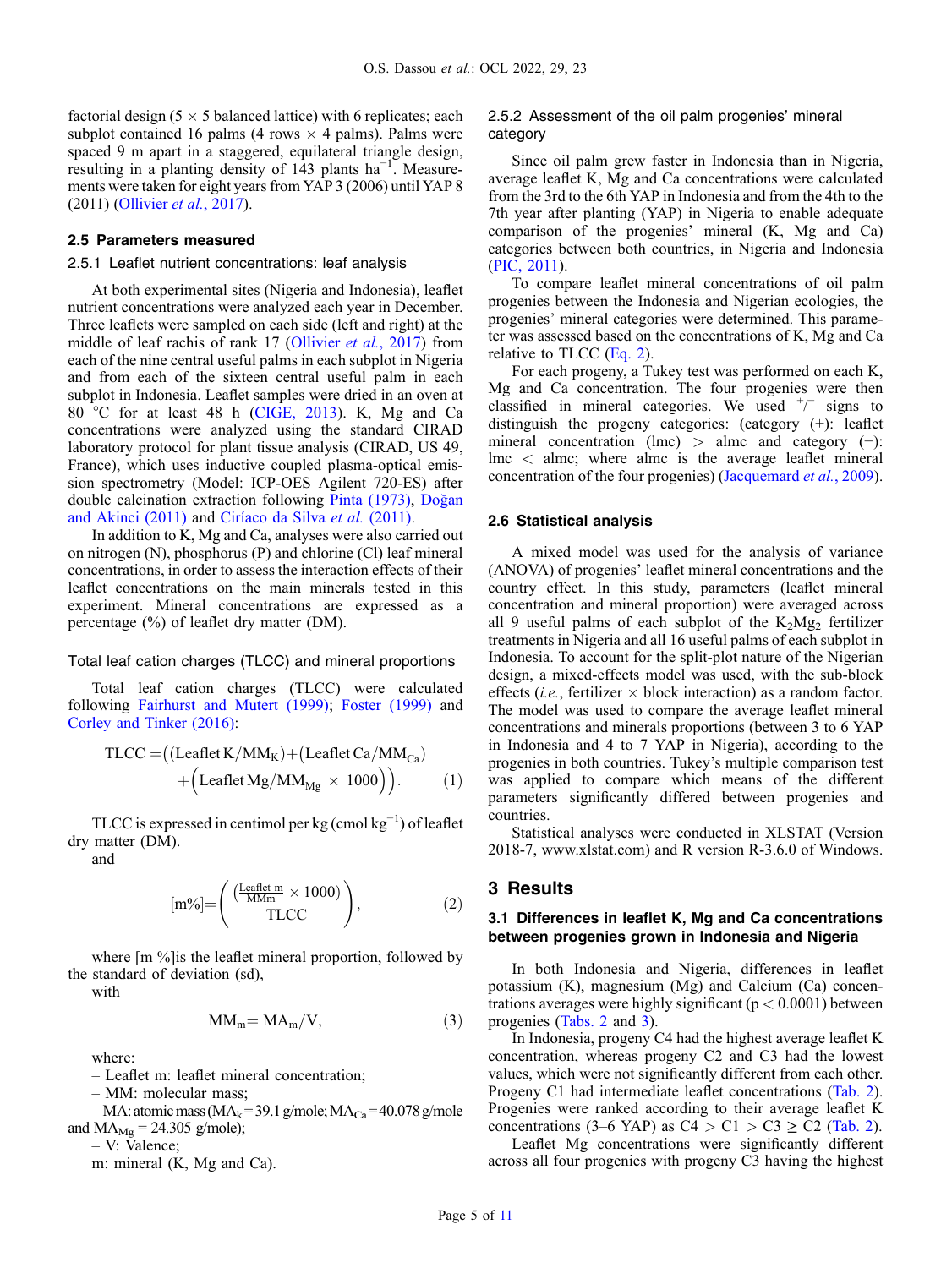| Progenies K    |           | Μg<br>concentration $\left(\frac{\%}{\%}\right)$ concentration $\left(\frac{\%}{\%}\right)$ concentration $\left(\frac{\%}{\%}\right)$ (cmol kg <sup>-1</sup> DM) | Ca                | <b>TLCC</b>       | $[K]$ (%) $[Mg]$ | $(\%)$          | $\lceil$ Ca<br>(%)         | Mineral<br>categories                                 |
|----------------|-----------|-------------------------------------------------------------------------------------------------------------------------------------------------------------------|-------------------|-------------------|------------------|-----------------|----------------------------|-------------------------------------------------------|
| C1             | 1.11 b    | $0.201$ d                                                                                                                                                         | 0.84c             | 83.1 c            | 34 b             | 20c             | 46 c                       | $K\{\hat{+}\}$ Mg $\{\hat{-}\}$ Ca $\{\hat{-}\}$      |
| C2             | $0.82\ c$ | 0.224c                                                                                                                                                            | 1.15 a            | 91.6 a            | 23c              | 20c             | 57 a                       | $K\{\neg\} \text{ Mg}\{\neg\} \text{ Ca}\{\perp\}$    |
| C <sub>3</sub> | 0.86c     | 0.303a                                                                                                                                                            | 0.98 <sub>b</sub> | 91.4 a            | 24c              | 27a             | 49 b                       | $K\{\neg\} \text{Mg}\{\dagger\} \text{Ca}\{\dagger\}$ |
| C4             | 1.27a     | 0.250 b                                                                                                                                                           | 0.83c             | 89.9 <sub>b</sub> | 36 a             | 23 <sub>b</sub> | 42 d                       | $K\{\pm\}$ Mg $\{\pm\}$ Ca $\{\pm\}$                  |
| $\mathfrak{p}$ | < 0.0001  | < 0.0001                                                                                                                                                          | < 0.0001          | < 0.0001          |                  |                 | < 0.0001 < 0.0001 < 0.0001 |                                                       |

<span id="page-5-0"></span>Table 2. Average K, Mg, and Ca concentrations (% of leaflet dry matter), total leaf cation charge (TLCC), and mineral proportions (% relative to TLCC), observed in the leaflet of rank 17 fronds of four oil palm progenies evaluated from 3 to 6 YAP in Indonesia [\(PIC, 2011\)](#page-10-0).

YAP: Year after planting, p: Probability.

Different letters (a, b, c, and d) indicate significant differences in parameters among oil palm progenies according to a Tukey's test. Progenies were classified in 2 categories: category (+): leaflet mineral concentration (lmc) > almc and category (-): lmc < almc; where almc is the average leaflet mineral concentration of all progenies [\(Jacquemard et al., 2009](#page-9-0)).

[K], [Mg], [Ca]: Mineral proportions (%, relative to TLCC).

Table 3. Average K, Mg and Ca concentrations (% of leaflet dry matter), total leaf cation charges (TLCC) and mineral proportions (% relative to TLCC) of the K<sub>2</sub>Mg<sub>2</sub> fertilizer treatment, observed in leaflets of rank 17 fronds of the oil palm progenies, evaluated from 4 to 7 YAP in Nigeria.

| Progenies K    | $(\%)$   | Μg<br>concentration concentration $(\%)$ concentration $(\%)$ | Ca                | <b>TLCC</b><br>(cmol $kg^{-1}$ DM) $(\%)$ | [K]             | [Mg]<br>$(\%)$  | [Ca]<br>$(\%)$ | Mineral<br>categories                                  |
|----------------|----------|---------------------------------------------------------------|-------------------|-------------------------------------------|-----------------|-----------------|----------------|--------------------------------------------------------|
| C1             | 1.09 b   | 0.260 b                                                       | 0.91a             | 95.0 c                                    | 30 <sub>b</sub> | 23c             | 48 c           | $K\{\hat{+}\}$ Mg $\{\hat{-}\}$ Ca $\{\hat{-}\}$       |
| C <sub>2</sub> | 0.98c    | 0.261 b                                                       | 1.03a             | 97.9 <sub>b</sub>                         | 26c             | 22d             | 52 a           | $K\{\neg\} \text{ Mg}\{\neg\} \text{ Ca}\{\perp\}$     |
| C <sub>3</sub> | 0.90c    | 0.308a                                                        | 1.01a             | 98.7 a                                    | 23d             | 26a             | 51 b           | $K\{\text{-}\}\$ Mg $\{\text{+}\}\$ Ca $\{\text{+}\}\$ |
| C <sub>4</sub> | 1.26 a   | 0.261 b                                                       | 0.76 <sub>b</sub> | 91.6d                                     | 35a             | 24 <sub>b</sub> | 41 d           | $K\{\pm\}$ Mg $\{\pm\}$ Ca $\{\pm\}$                   |
| p              | < 0.0001 | 0.03                                                          | < 0.0001          | < 0.0001                                  | < 0.0001        | < 0.0001        | < 0.0001       |                                                        |

DM = Dry matter; YAP: Year after planting, p: Probability.

Different letters (a, b, c and d) indicate significant differences in the different parameters among oil palm progenies according to a Tukey's test. Progenies were classified in 2 categories: category (+): leaflet mineral concentration (lmc) > almc and category (−): lmc < almc; where almc is the average leaflet mineral concentration of all progenies [\(Jacquemard et al., 2009\)](#page-9-0).

[K], [Mg], [Ca]: Mineral proportions (%, relative to TLCC).

leaflet Mg concentration and progeny C1, the lowest. Progenies were ranked according to their average leaflet Mg concentrations (3–6 YAP) as followed  $C3 > C4 > C2 > C1$ .

Progeny C2 had the highest leaflet Ca concentration whereas progenies C1 and C4 had the lowest and significantly similar values and progeny C3 had an intermediate leaflet Ca concentration. Progenies were ranked according to their average leaflet Ca concentrations  $(3-6 \text{ YAP})$  as  $C2 > C3 >$  $C1 \geq C4$  (Tab. 2).

In Nigeria, progeny C4 also had the highest average leaflet K concentration and progeny C3 had the lowest (Tab. 3). Progenies were ranked according to their average leaflet K concentrations (4–7 YAP) as  $C4 > C1 > C2 > C3$  (Tab. 3).

Progeny C3 exhibited a significantly higher average leaflet Mg concentration compared to the other three tested progenies (Tab. 3). Progenies were ranked according to their average leaflet Mg concentrations (4–7 YAP) as  $C3 > C4 \ge C2 \ge C1$ (Tab. 3).

Progeny C2 had the highest leaflet Ca concentrations and progeny C4 had the lowest (Tab. 3). Progenies were ranked according to their average leaflet Ca concentrations (4–7 YAP) as C2 ≥ C3 ≥ C1 > C4 (Tab. 3).

However, the country effect was not significant ( $p = 0.352$ ) for any leaflet cation's concentrations. The latter showed that the environment did not affect leaflet mineral concentration in the tested oil palm progenies.

# 3.2 Oil palm progenies' mineral proportion and mineral category

In Indonesia, average leaflet [K] was  $29.3 \pm 6.7$ %, average leaflet [Mg] was  $22.5 \pm 3.3\%$  and average leaflet [Ca] was 48.5  $\pm$  6.4% (Tab. 2) whereas in Nigeria, average leaflet [K] was  $28.4 \pm 4.5\%$ , average leaflet [Mg] was  $23.4 \pm 1.4\%$  and average leaflet [Ca] was  $48.2 \pm 4.3\%$  (Tab. 3).

In Indonesia, progenies C2 and C3 had statistically equal leaflet [K], whereas in Nigeria, leaflet [K] differed across all progenies. In the two studied environments (Nigeria and Indonesia), progeny C3 ranked last and progeny C4 ranked first for leaflet [K] among all tested progenies. All progenies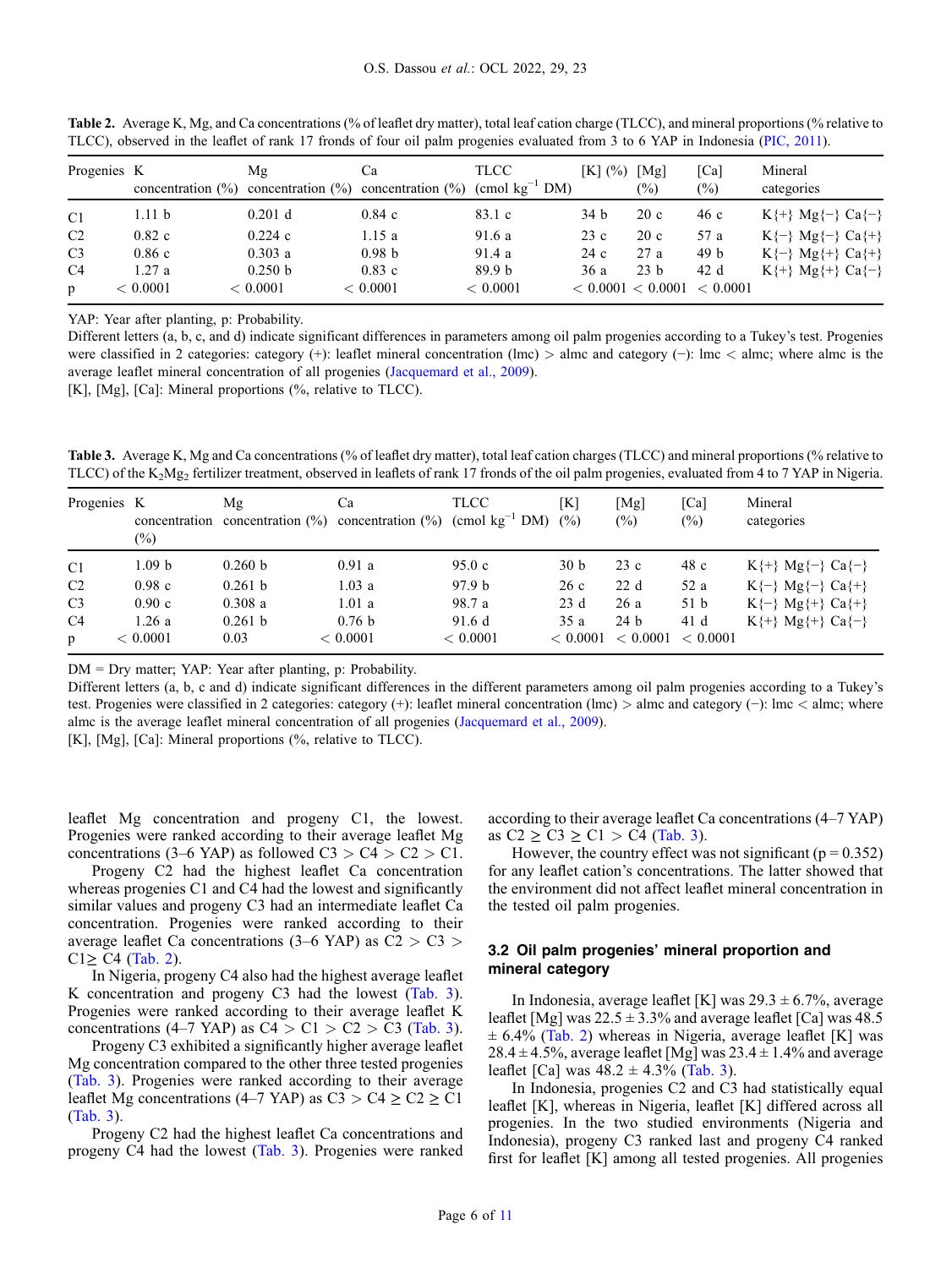|           |                | Leaflet mineral concentration $(\%$ of DM) |         |                   |  |  |
|-----------|----------------|--------------------------------------------|---------|-------------------|--|--|
| Countries | Progenies      | N                                          | P       | C <sub>1</sub>    |  |  |
| Nigeria   | C <sub>1</sub> | 2.85a                                      | 0.169a  | 0.58a             |  |  |
|           | C <sub>2</sub> | 2.79 <sub>b</sub>                          | 0.166 b | 0.58a             |  |  |
|           | C <sub>3</sub> | 2.75 <sub>b</sub>                          | 0.162 b | 0.55 b            |  |  |
|           | C <sub>4</sub> | 2.67c                                      | 0.160c  | 0.59a             |  |  |
| Indonesia | C <sub>1</sub> | 2.85a                                      | 0.168 b | 0.79a             |  |  |
|           | C <sub>2</sub> | 2.81a                                      | 0.166 b | 0.77 <sub>b</sub> |  |  |
|           | C <sub>3</sub> | 2.83a                                      | 0.166 b | 0.75 <sub>b</sub> |  |  |
|           | C <sub>4</sub> | 2.75 <sub>b</sub>                          | 0.173a  | 0.79a             |  |  |

Table 4. Average N, P and Cl concentrations (% of leaflet dry matter), evaluated from 4 to 7 YAP in Nigeria and 3 to 6 YAP in Indonesia

 $DM = Dry$  matter.

Different letters (a, b, c and d) indicate significant differences in the different parameters between oil palm progenies according to a Tukey's

were classified in the same K category in the two environments (Nigeria and Indonesia). K category of progenies C1 and C4 was (+) whereas that of progenies C2 and C3 was (−) [\(Tabs. 2](#page-5-0) and [3](#page-5-0)).

Progeny C2 ranked last for leaflet [Mg] among all the progenies tested in Nigeria, whereas in Indonesia progenies C1 and C2 had similar leaflet [Mg]. Progeny C3 ranked first for leaflet [Mg] among all the progenies in both environments. Progenies were in the same Mg category in the two environments (Nigeria and Indonesia). Mg category of progenies C1 and C2 was (−) whereas that of progenies C3 and C4 was (+) ([Tabs. 2](#page-5-0) and [3](#page-5-0)).

In both Nigeria and Indonesia, leaflet [Ca] differed significantly between all progenies. Progenies in both countries were ranked similarly based on leaflet [Ca]. Therefore, progenies were classified in the same Ca categories in the two countries. Ca category of progenies C1 and C4 was (−) whereas that of progenies C2 and C3 was (+) [\(Tabs. 2](#page-5-0) and [3](#page-5-0)).

In both environments, each progeny in the  $(+)$  category for K, was classified in the (−) category for Ca and vice versa. However, this was not the case for progenies' K and Mg categories ([Tabs. 2](#page-5-0) and [3](#page-5-0)).

#### 3.3 Other minerals

In both environments, average nitrogen (N), phosphorus (P) and chlorine (Cl) concentrations significantly differed between progenies ( $p < 0.0001$ ).

In Nigeria, progenies' C1, C2, C3 and C4 average leaflet N concentrations were 2.85%, 2.79%, 2.75% and 2.67% of DM, respectively, whereas average leaflet P concentrations were 0.169%, 0.166%, 0.162% and 0.160% of DM, respectively. Progeny C1 had the highest leaflet N and P concentrations, whereas progeny C4 had the lowest concentrations of these minerals. Progeny C3 had the lowest leaflet Cl concentration (0.55%) which was significantly lower than that of progenies C1 (0.58%), C2 (0.58%) and C4 (0.59%), among which no significant differences were found (Tab. 4).

In Indonesia, average leaflet N concentrations were 2.85%, 2.83%, 2.81% and 2.75% whereas average leaflet P concentrations were 0.168%, 0.166%, 0.166% and 0.173% of DM for progenies C1, C2, C3 and C4, respectively. Progeny C1, C2 and C3 had statistically similar values for leaflet N concentrations, but significantly higher than that of progeny C4, whereas the latter had significantly higher leaflet P concentration than that of progenies C1, C2 and C3 which were similar. Average leaflet Cl concentrations were 0.79%, 0.77%, 0.75% and 0.79% of DM for progenies C1, C2, C3 and C4, respectively. Progenies C1 and C4 had similar and statistically higher leaflet Cl concentrations compared to progenies C2 and C3 of which leaflet Cl concentrations were also similar (Tab. 4).

# 4 Discussion

# 4.1 Change in leaflet K, Mg and Ca concentrations with oil palm age and according to genetic origins

Leaflet Mg concentrations in some of the progenies tested in this study were within the normal range of leaflet magnesium concentrations, which is 0.3–0.45% of DM for oil palm trees younger than 6 YAP, and between 0.25% and 0.4% of DM for trees older than 6 YAP ([Fairhurst, 1996](#page-9-0); [1998;](#page-9-0) [Fairhurst](#page-9-0) et al., 2005; [Rankine and Fairhurst, 1999](#page-10-0)).

A number of experiments conducted in Africa (Cameroon: 22–24 YAP), Latin America (Peru: 11–13 YAP, Colombia: 14– 16 YAP, Ecuador: 16–18 YAP) and Southeast Asia (two different trials in Indonesia: 9–11 and 14–16 YAP) on the yield response to magnesium fertilizer treatments [\(Dubos](#page-9-0) et al., [1999](#page-9-0)), revealed that leaflet Mg concentration of oil palms of  $Delta \times La$  Mé origin was the lowest among oil palm origins including La Mé and Yangambi oil palms, as well as  $Delta \times La$  $M\acute{e}$  and  $Deli \times Yangambi$  progenies. This was not the case in our study as in both Nigeria and Indonesia, leaflet Mg concentrations of progeny C3 (Deli  $\times$  La Mé progeny) were always higher than those of progeny C4 (Deli  $\times$  Yangambi progeny) ([Tabs. 2](#page-5-0) and [3](#page-5-0)). A progeny's leaflet Mg concentration is therefore probably related to its genetic background and can therefore probably be useful to determine the progeny's Mg requirements.

In our experiment, the differences in leaflet Mg concentrations observed between the progenies could be explained by their different Mg absorption capacities which is linked to their Mg requirements ([Ollivier](#page-10-0) *et al.* 2017), but also by different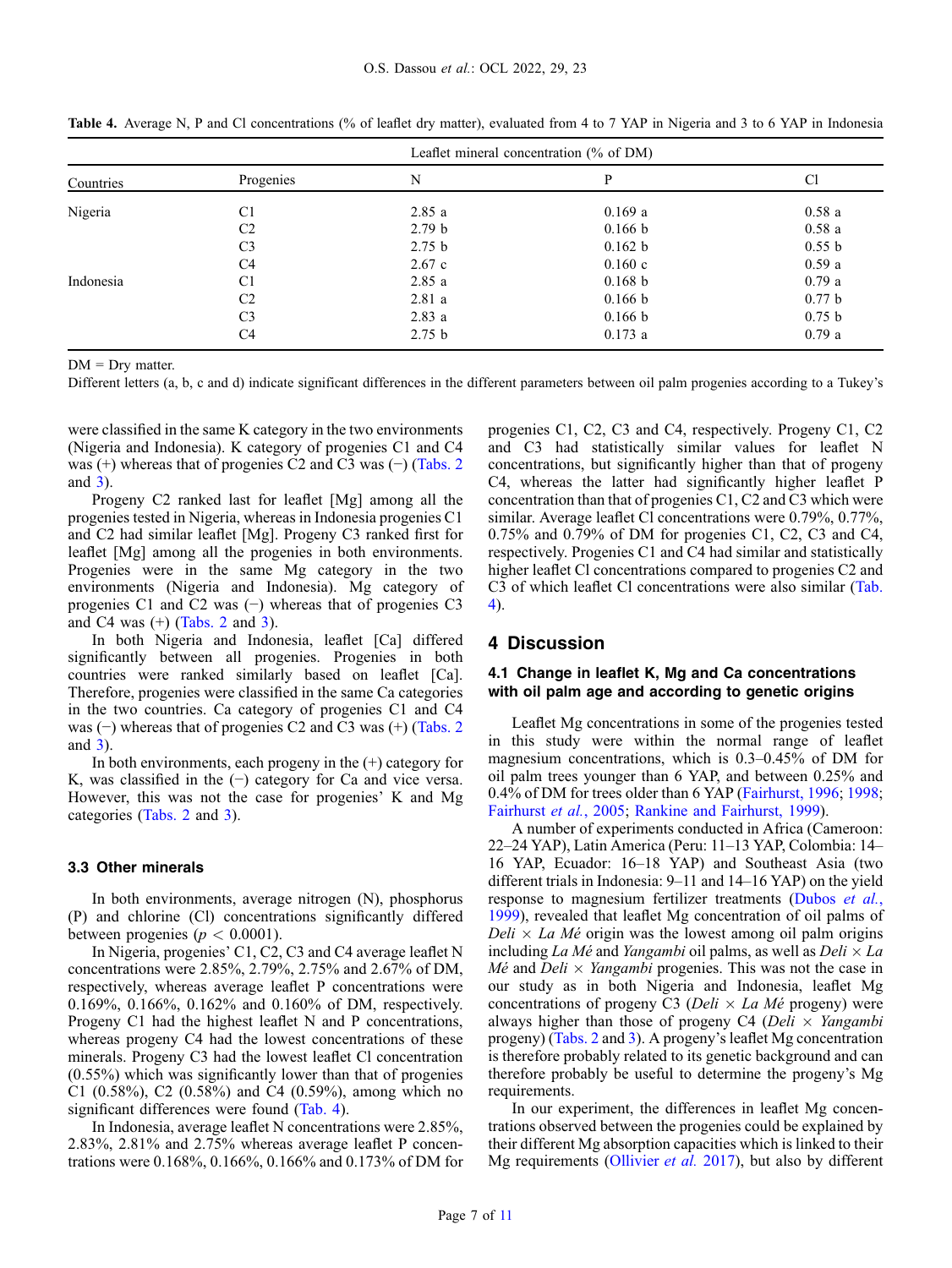Mg partitioning within the palm trees ([Dubos](#page-9-0) *et al.* 2010; [Corley and Tinker, 2016\)](#page-9-0) or by different Mg losses (efflux) ([Dubos](#page-9-0) et al. 1999, [2019;](#page-9-0) [Corley and Tinker, 2016\)](#page-9-0).

According to [Fairhurst](#page-9-0) et al. (2005), [Rankine and Fairhurst](#page-10-0) [\(1999\)](#page-10-0) and [Bonneau](#page-9-0) et al. (2017), leaflet K concentrations remain more or less constant throughout the oil palm life cycle, i.e., between 1% and 1.3% in oil palm trees younger than 6 YAP and between 0.9 and 1.2% in older oil palm trees. Leaflet K concentration recommended by the latter authors is in the range of the leaflet K concentration of some progenies tested in the present study. The high leaflet K concentrations observed in progeny C4 in both environments is probably linked to its high K absorption capacity in environments where K is abundantly available ([Naqiuddin](#page-9-0) *et al.*, 2020). In our study, the tested progenies received abundant K and Mg fertilization in both countries (Nigeria and Indonesia) as 1.2 kg  $K_2O$  palm<sup>-1</sup> and 0.15 kg MgO palm<sup>-1</sup> and are sufficient to not induce K or Mg deficiencies which can limit the productivity ([PalmElit, 2019](#page-10-0); [Fairhurst and Caliman, 2001](#page-9-0); [Fairhurst](#page-9-0) et al., [2005](#page-9-0)). The first Mg deficiency symptoms usually appear when leaflet Mg concentrations are between 0.20% and 0.24% ([Dubos](#page-9-0) et al., 1999). However, [Fairhurst and Caliman \(2001\)](#page-9-0) reported the appearance of the first Mg deficiency symptoms below a threshold of 0.25% of leaflet Mg concentration in sensitive progenies whereas other progenies can tolerate leaflet Mg levels as low as 0.15%. Even in palms with the lowest leaflet K concentrations, no K deficiency symptoms were observed in any of the progenies tested in this study, probably because visual K deficiency symptoms appear very late, and only when leaflet K concentration  $< 0.5\%$  of DM [\(Fairhurst](#page-9-0) *et al.* 2005).

The high leaflet K concentrations observed in progeny C4 in both environments, may also be explained by a betterdeveloped root system. [Nodichao \(2008](#page-9-0), [2011\)](#page-9-0) demonstrated genotypic variability in the development and distribution of the oil palm root system under different potassium fertilization and irrigation regimes. The high leaflet K concentration in progeny C4 may also be explained by its genetic origin (Deli  $\times$ Yangambi) which is known to be less productive ([Nouy](#page-10-0) et al., [1999](#page-10-0); Cros et al.[, 2013\)](#page-9-0) than that of oil palms of  $Delta \times La$  Mé genetic origin, such as the C1, C2 and C3 progenies tested in the present study. The weight of harvested bunches of oil palms of  $Delta \times La$  Mé origin can reach 1.8 times that of oil palms of  $Deli \times Yangambi$  origin (Cros et al.[, 2013\)](#page-9-0). Progeny C4 (Deli  $\times$  *Yangambi*) was subjected to lower K exports through the harvested bunches (as it had a lower yield), which may result in higher K concentrations in its leaves. Conversely, the lowest leaflet K concentration observed in progeny C3 could be explained by its genetic origin ( $Delta \times La Mé$ ) as oil palms of that origin are the highest bunch producing palms, compared to Deli  $\times$  Yangambi oil palm materials (Nouy et al.[, 1999](#page-10-0); [Cros](#page-9-0) et al.[, 2013](#page-9-0)).

If progeny C3 showed the largest vegetative development and growth compared to the other progenies, we can assume that the lowest leaflet K concentrations observed in this progeny may also be explained by K dilution in its oil palm tissue. This hypothesis needs further research to be confirmed.

Calcium (Ca) is a mineral that is sufficiently present in most tropical soils and is therefore abundantly available to the palms. Ca is therefore normally not applied as a fertilizer, except for palms in acidic soils which should be treated with Ca for liming ([Terra, 2014](#page-10-0); IPNI, N°18-11041). The amount of Ca in oil palm tissue influences oil palm's K and Mg absorption and use [\(Ciríaco da Silva](#page-9-0) et al., 2011). Also, [Teoh and Chew](#page-10-0) [\(1988b\)](#page-10-0) concluded that relationships between minerals can influence the leaflet mineral concentrations of an oil palm progeny. The latter can explain the fact that in the studied progenies when leaflet K concentration is high, its leaflet Mg or Ca concentrations are lower and vice versa. This could also explain differences in leaflet N, P and Cl concentrations observed between progenies.

# 4.2 Progenies' mineral concentrations, proportions and categories: environmental effects and interaction between K and Mg

In our experiments with abundant K and Mg fertilization, the environment had no influence on oil palm leaflet mineral concentrations of none of the oil palm progenies considered in this study. As a consequence, the mineral (K, Mg and Ca) proportions of each progeny were also similar between the two environments. The absence of difference in leaflet mineral concentrations between Nigeria and Indonesia, despite the differences in rainfall [\(Fig. 1\)](#page-2-0), and consequently in soil humidity, as well as solar radiation [\(Quencez, 1996](#page-10-0)) between both environments, may be related to the specific and unchanged capacity in mineral uptake of each progeny. This hypothesis needs further studies to be confirmed.

According to [Knecht](#page-9-0) *et al.* (1977), palm tree age can also influence leaflet mineral concentrations. However, the oneyear difference in palm age between the Nigerian and Indonesian experiments is sufficiently small to assume that it did not influence differences in leaflet mineral concentrations between the two environments.

The absence of differences in progenies' mineral categories between the two ecologies shows that the mineral category of the four oil palm progenies is mainly geared by their genetic background ([Ollivier](#page-10-0) *et al.*, 2015), suggesting that progeny is the most important factor determining leaflet mineral concentrations.

Oil palm mineral requirements depend on physiological parameters such as the historical mineral status of the whole plant and the sink strength of the aerial system (number of functional leaves, presence of male and female inflorescences), which may vary over the seasons [\(Lynch, 1995](#page-9-0); [Legros](#page-9-0) et al., [2006](#page-9-0)).

[Prabowo](#page-10-0) *et al.* (2012) have demonstrated that palms of a given progeny have different nutrient requirements depending on the ecology in which they are grown. The fact that in our study, leaflet mineral concentration categories do not depend on the cultivation environment (at least not in Nigeria and Indonesia) does not necessarily mean that oil palm progenies have the same mineral requirements in different environments, but rather means that each progeny has a specific mineral status. The observed differences in leaflet mineral concentrations between progenies under the same conditions [\(Tabs. 2](#page-5-0) and [3\)](#page-5-0) underpin the latter conclusion. E.g., progeny C3 was the vegetal material with the highest leaflet Mg concentrations and the lowest leaflet K concentrations, whereas progeny C4 exhibited the highest leaflet K concentrations, irrespective of the environment (Nigeria and Indonesia).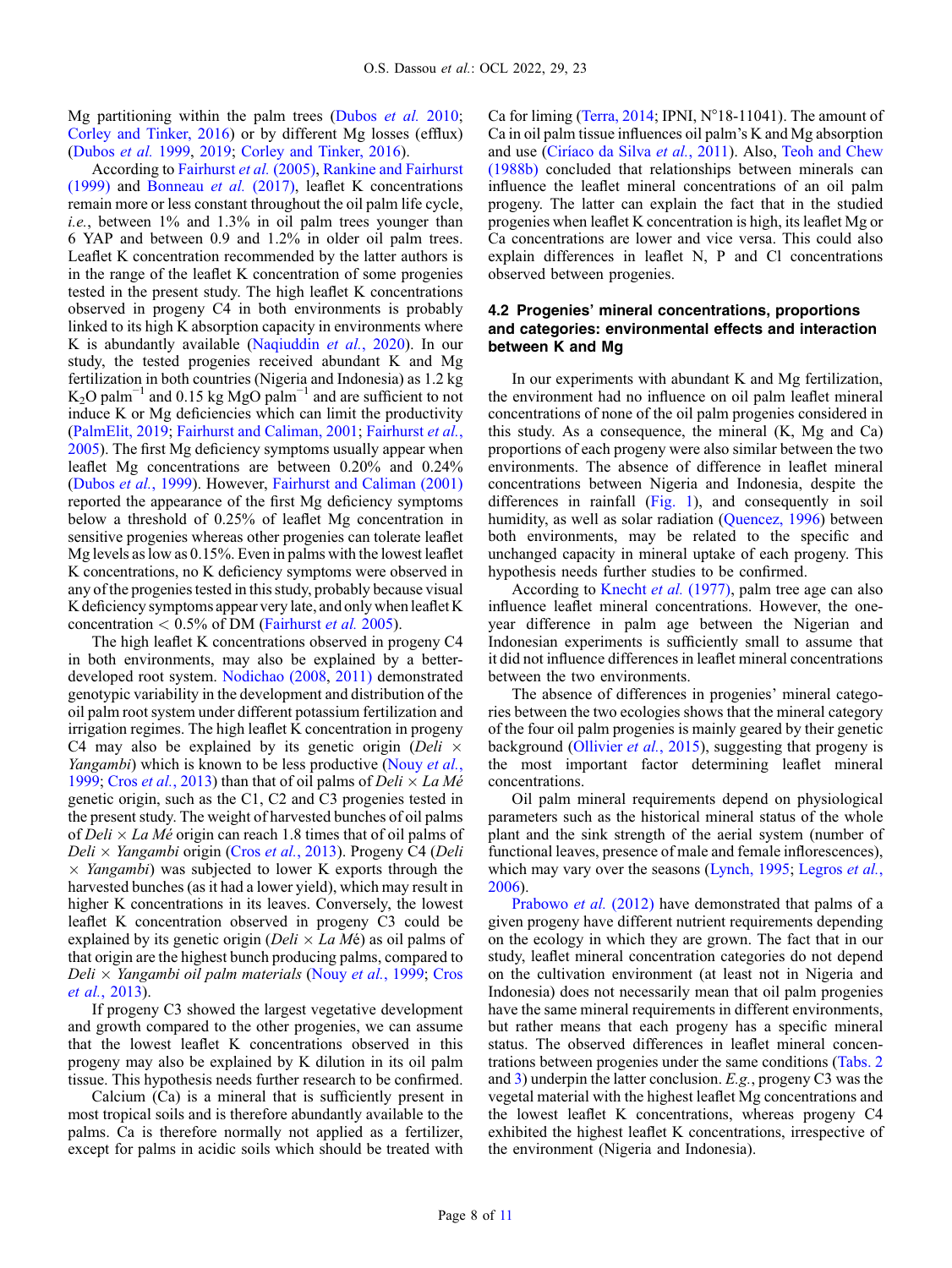Moreover, the abundant K and Mg fertilizers applied to the progenies in our study have most probably offset possible negative environmental effects on nutrient absorption and repartition, so that these minerals have reached their saturation levels in the leaflet tissues of the tested progenies.

Observing similar leaflet mineral concentrations in contrasting environments such as those of Nigeria and Indonesia does not mean that these progenies will necessarily achieve similar yields in both environments as the yield is largely influenced by climate conditions. The higher solar radiation [\(Quencez, 1996](#page-10-0)) and the lack of well-distributed rainfall over the year observed in Nigeria's environment, are the main factors that limit oil palm production in West Africa, as was shown in Benin (Nouy et al.[, 1999](#page-10-0)). Sufficient water is needed for photosynthesis and metabolite synthesis. Water limitation induces stomatal closure which limits  $CO<sub>2</sub>$ absorption during photosynthesis [\(Legros](#page-9-0) et al., 2006, [Lamade](#page-9-0) et al.[, 2014,](#page-9-0) Fabre et al.[, 2020](#page-9-0)) and consequently decreases yield [\(Legros](#page-9-0) et al., 2006; [Lamade](#page-9-0) et al., 2014; [Fabre](#page-9-0) et al., [2020](#page-9-0)).

The fact that the selected progenies' mineral (Mg and K) categories were the same in Nigeria as in Indonesia, implies that in our experiment, the environment had no effect on leaflet mineral concentrations. This suggests that with sufficient fertilization, the mineral uptake capacity of each progeny does not depend on the environment (precipitation patterns).

# 5 Conclusion

We found that in both Nigeria and Indonesia, progeny C3, which is of  $Delta \times La M$ é origin, had the highest leaflet Mg and the lowest leaflet K concentrations, whereas progeny C4, which is of  $Deli \times Yangambi$  origin, had the highest leaflet K concentration. Our results show that under a non-limiting supply of K and Mg fertilizers, the considered oil palm progenies' leaflet mineral concentrations and consequently, their mineral requirements as well as their mineral proportions, do not depend on the cultivation environment and therefore that the genotype is the most important factor determining leaflet nutrient concentrations. Our four oil palm progenies' leaflet mineral concentrations were ranked in the same order in Nigeria as in Indonesia. Our results further suggest that the tested progenies' mineral categories are geared by their genetic backgrounds. This raises two new research questions:

–Are differences in leaflet mineral concentrations between oil palm progenies linked to differences in growth and/or morphological characteristics?;

–Are differences in leaflet mineral concentrations of different oil palm progenies linked to different oil and bunch (weight/number) yields between progenies in specific environments?

To answer these questions, future research should further explore differences in performance and mineral categories among progenies tested in this study. This will be instrumental in selecting oil palm progenies that require less fertilizer to obtain a given yield, or that are more compatible with marginal zones such as West African areas that are characterized by infertile soils resulting from intensive farming without restitution of mineral and organic matter and by relatively low precipitation which limits mineralization. The answers to these research questions will also guide industrial plantation managers, who can improve oil palm profitability by supplying adequate fertilizer applications. Moreover, developing oil palm material that makes more efficient use of fertilizers will favor smallholder oil palm plantations for whom fertilizers are often the most expensive production factors.

# Supplementary Material

[Supplementary Fig. \(SF\) 1](http://www.ocl.fr/10.1051/ocl/2022016/olm). Leaflet K and Mg contents of 116 high yielding oil palm progenies tested on Aek Loba Timur genetic block in Indonesia showing the four best contrasting progenies that survived the trial based on their mineral contents used to set up the mineral nutrition (MN)  $\times$  genetic material (GM) trial in Nigeria.

" $Av$ " is the average of leaflet mineral (K or Mg) concentration of an oil palm population and " $sd$ " is its standard deviation.

[Supplementary Table \(ST\) 1](http://www.ocl.fr/10.1051/ocl/2022016/olm). Physico-chemical soil characteristics at the onset of the Nigerian and Indonesian trials.

N: Nitrogen, C: Carbon, P: Phosphorus, Al: Aluminium, Na: Sodium, Ca: Calcium, Mg: Magnesium, S: Base ion (cation) sum, CEC: Cation exchange capacity, TS: Saturation rate, pHco: pH cobalt (Soil acidity assessed using the cobaltihexamine method).

[Supplementary Table \(ST\) 2.](http://www.ocl.fr/10.1051/ocl/2022016/olm) Fertilizer application scheme (in g of fertilizer per palm) in Nigeria (A) and Indonesia (B).

The Supplementary Material is available at [http://www.ocl.](http://www.ocl.fr/10.1051/ocl/2022016/olm) [fr/10.1051/ocl/2022016/olm](http://www.ocl.fr/10.1051/ocl/2022016/olm).

# Declaration of competing interests

Olivier Dassou and Hervé Aholoukpè are employed by INRAB of which Adolphe Adjanohoun is the General Director. Reinout Impens is employed by Presco. Jean Ollivier, Xavier Bonneau and Albert Flori are employed by CIRAD of which PalmElit is subsidiary company and of which Tristan Durand-Gasselin is the CEO. All these companies have a collaborative partnership.

The authors declare they have no known competing financial interests or personal relationships that could have influenced the work reported in this paper.

Acknowledgements. The authors sincerely acknowledge the Islamic Development Bank (IsDB) for funding the first author's PhD with which the present research was conducted. We further thank INRAB, CIRAD, PRESCO, PT SOCFINDO and UGent for their technical and financial support.

We express our sincere gratitude to the technical staff of the PRESCO R&D department for help with the collection of field data. Special thanks to Cecile Bessou and Alexis Thoumazeau (CIRAD) for their advice and for reviewing this article.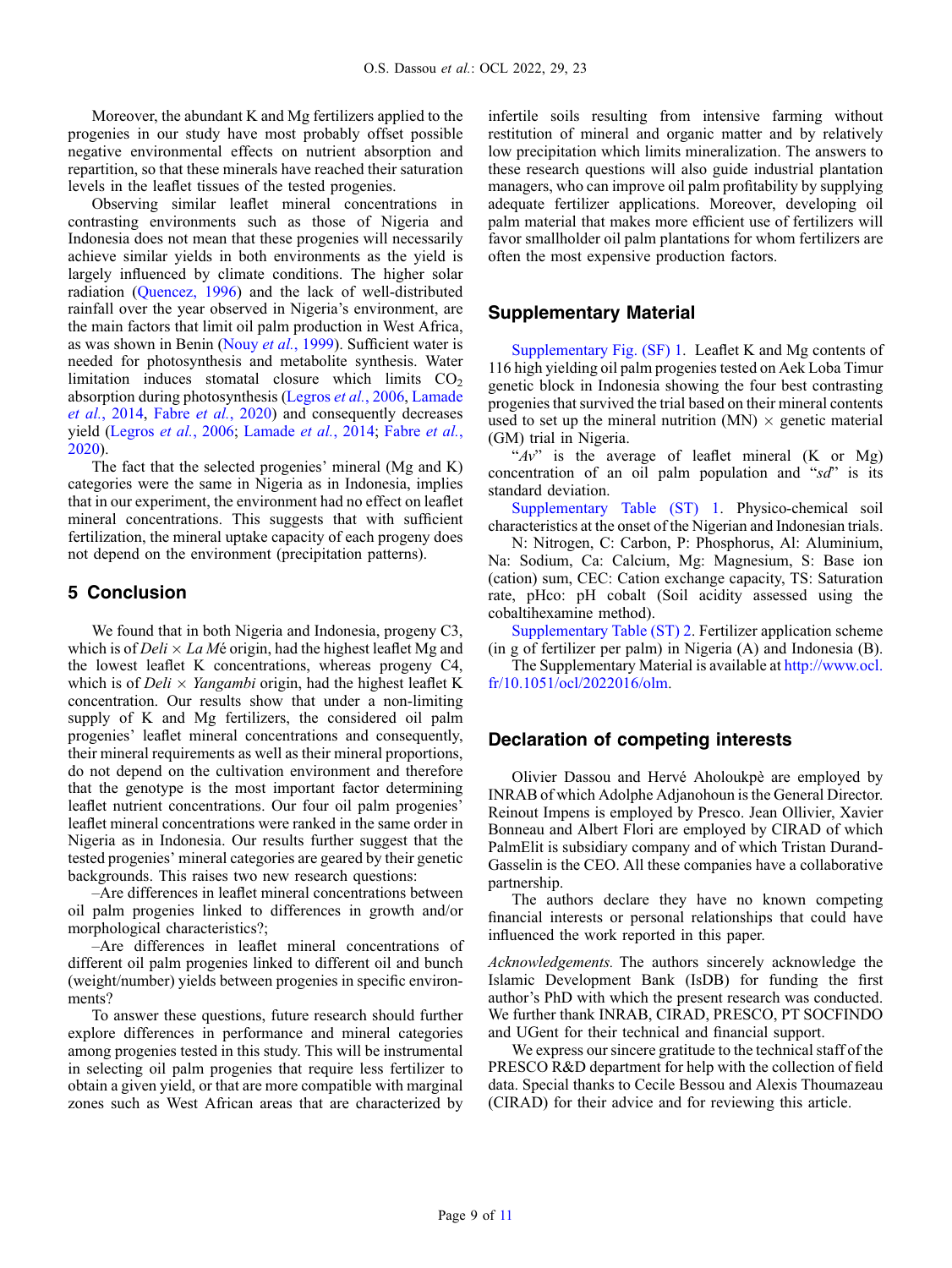# <span id="page-9-0"></span>**References**

- Bassey IO. 2016. Overview of oil palm production in Nigeria; comparative social and environmental impacts; the case of ekong anaku community in cross river state, Nigeria. 11 p. https://www. researchgate.net/publication/298344926.
- Bessou C, Pardon L. 2017. Environmental impacts of palm oil products: What can we learn from LCA? IJoLCAS 1: 1–7.
- Bonneau X, Impens R, Dassou O, Ogiamien F, Van Damme P. 2018. Optimal fertilization for oil palm (Elaeis guineensis Jacq.) plantations: Conclusions from a long-term fertiliser trial in Nigeria. In: Tielkes E, (ed) Tropentag, Ghent "Global food security and food safety: The role of universities". Book of abstracts (online book of abstracts: http://www.tropentag.de/ 2018/proceedings), 594 p.
- Bonneau X, Impens R, Buabeng M. 2017. Optimum oil palm planting density in West Africa. OCL. EDP Sciences, 10 p. [https://doi.org/](https://orcid.org/0000-0003-3293-5188) [10.1051/ocl/2017060.](https://orcid.org/0000-0003-3293-5188)
- Bonneau X, Vandessel P, Buabeng M, Erhahuyi C. 2014. Initial results of an Oil Palm planting density experiment in west Africa. OCL 21(4): A401. EDP Sciences. https://doi.org/10.1051/ocl/ 2017060.
- Ciríaco da Silva E, Custódio Nogueira RJM, Almeida da Silva M, Bandeira de Albuquerque M. 2011. Drought stress and plant nutrition. Plant Stress 5 (Special Issue 1): 32–41. ©2011 Global Science Books. https://www.researchgate.net/publication/ 209959355.
- CIGE. 2013. Compréhension des interactions entre génotypes et environnements: Protocol for monitoring CIGE "field" trials, 24 p. CIRAD. US 49. Montpellier, France.
- 
- CIRAD. 2008. Semences germées de palmier à huile CIRAD: Recommandation pour la conduite de la pré-pépinière et de"R31"pépinière. Édition scientifique : Jean-Charles Jacquemard et Dominique Boutin, 28 p.
- Corley RHV, Tinker PB. 2016. The oil palm. Oxford: Blackwell Science Ltd. OX42DQ, 687 p.
- Cros D, Flori A, Nodichao L, Omore A, Nouy B. 2013. Differential response to water balance and bunch load generates diversity of bunch production profiles among oil palm. Tropical Plant Biol 6: 26–36. https://doi.org/10.1007/s12042-013-9116-2.
- Dassou O, Nodichao L, Ollivier J. 2018. Oil palm (Elaeis guineensis Jacq.) leaf K and Mg contents differ with progenies: implications and research needs. . In: Tielkes E, ed. Tropentag, Ghent "Global food security and food safety: The role of universities. Book of abstracts, http://www.tropentag.de/2018/proceedings, 594 p.
- Dogan N, Akinci S. 2011. Effects of water stress on the uptake of nutrients by bean seedlings (Phaseolus vulgaris L.). Fresenius Environ Bull 2(8a): 2163–2173.
- Dubos B, Baron V, Bonneau X. 2019. Precision agriculture in oil palm plantations: diagnostic tools for sustainable N and K nutrient supply. OCL 26: 5. Published by EDP Sciences, https://doi.org/ 10.1051/ocl/2019001.
- Dubos B, Hernán W, Jesùs A, Lòpez E, Ollivier J. 2010. Potassium uptake and storage in oil palm organs: the role of chlorine and the influence of soil characteristics in the Magdalena valley, Colombia. Nutr Cycl Agroecosyst. https://doi.org/10.1007/s10705-010-9389-x.
- Dubos B, Caliman JP, Corrado F, Quencez P, Siswo S, Tailliez B. 1999. Rôle de la nutrition en magnésium chez le palmier à huile. Plantation–Recherche–Développement: 313–325.
- Fabre D, Dingkuhn M, Yin X. 2020. Genotypic variation in source and sink traits affects the response of photosynthesis and growth to elevated atmospheric CO2. Plant Cell Environ: 1-15. https:// doi.org/10.1111/pce.13693.
- FAOSTAT. 2020. [http://faostat.fao.org/site/575/DesktopDefault.](https://orcid.org/0000-0003-2873-1967) [aspx?PageIDD575#ancor.](https://orcid.org/0000-0003-2873-1967)
- Fairhurst T, Caliman JP, Hardter R, Witt C. 2005. Oil palm: Nutrient disorders and nutrient Management, Vol. 7, 211 p.
- Fairhurst T, Caliman JP. 2001. Symptôme de déficiences minérales et anomalies chez le palmier à huile (Elaeis guineensis Jacq.). Guide de poche, Vol. 7, ISBN: 981-04-4840-6.
- Fairhurst T. 1998. Nutrient deficiency symptoms and disorders in oil palm (Elaeis guineensis Jacq.). Pocket Guide. PPI, Singapore, 31 p.
- Fairhurst T. 1996. Management of nutrients for efficient use in smallholder oil palm plantations. PhD, London: Departement of biological Sciences, Wye Collège, 211 p.
- Fairhurst TH, Mutert E. 1999. Interpretation and management of oil palm leaf analysis data. Better Crops Int 13(1): 5.
- Foster HL. 1999. Assessment of oil palm fertilizer requirements. In: Fairhurst T, Hardter R, eds. Oil palm management for large and sustainable yields. Singapore: PPI, PPIC and IPI, pp. 231–257.
- Gharleghi B, Chan YFB. 2013. The economic importance of crude palm oil in Nigeria. Int J Manage Sci Bus Res 2(1): 7. ISSN (2226-8235).
- Goh KJ, Teo CB, Chew PS, Chiu SB. 1999. Fertilizer management in oil palm: Agronomic principles and field practices. Paper presented at "Fertilizer Management For Oil Palm Plantations", 20–21 September 1999, Sandakan, Sabah, Malaysia. Organized by ISP, Sabah North-East Branch.
- International Plant Nutrition Institute (IPNI). Réf. #18-#11041. Les sources spécifiques des éléments nutritifs.
- Jacquemard JC, Ollivier J, Surya E, Suryana E, Permadi P. 2009. Genetic signature in mineral nutrition in oil palm (Elaeis guineensis Jacq.): A new panorama for high yielding materials at low fertiliser cost. In : MPOB International Palm Oil Congress (Pipoc 2009), Kuala Lumpur, 9–12 November 2009. MPOB., 37 p.
- Khalid H, Zin ZZ, Anderson JM. 2000. Decomposition processes and Nutrient release patterns of oil palm residues. J Oil Palm Res 12 (I): 46–63.
- Knecht JCX, Ramachandran R, Narayanan R. 1977. Leaf nutrient contents with age of palm in oil palm leaf sampling. Oléagineux 32(4): 139–147. Fascicule 337 p.
- Lamade E, Ollivier J, Rozier-Abouab T, Gérardeaux E. 2014. Occurrence of potassium location in oil palm tissues with reserve sugars: consequences for oil palm K status determination.In : IOPC Conference, 17–19 June, Bali Convention Center, oral communication.
- Legros S, Mialet-Serra I, Caliman JP. 2006. Carbohydrates reserves in 9 years old oil palm: nature, distribution and seasonal changes. In: 2006 International Oil Palm Conference: Optimum Use of Resources: Challenges and Opportunities for Sustainable Oil Palm Development, PIPOC, 19–23 June 2006, Bali, Indonesia, pp. 19–23.
- Lynch J. 1995. Root architecture and plant productivity. Plant Physiol 109: 7–13.
- Naqiuddin M, Ling Ma N, Ong-Abdullah M. 2020. Potassium nutrition in the oil palm: a molecular perspective. J Oil Palm Res
- 32(1): 139–144. https://doi.org/10.21894/jopr.2019.0029. Nodichao L, Aké S, Jourdan C. 2008. Développement du système racinaire chez le palmier à huile selon l'origine génétique et le régime hydro-potassique du sol. Agronomie Africaine 20(3): 277–289.
- Nodichao L, Chopart JL, Roupsard O, Vauclin M, Aké S, Jourdan C. 2011. Genotypic variability of oil palm root system distribution in the field. Consequences for water uptake. Plant Soil 341: 505-520. https://doi.org/10.1007/s11104-010-0663-0.